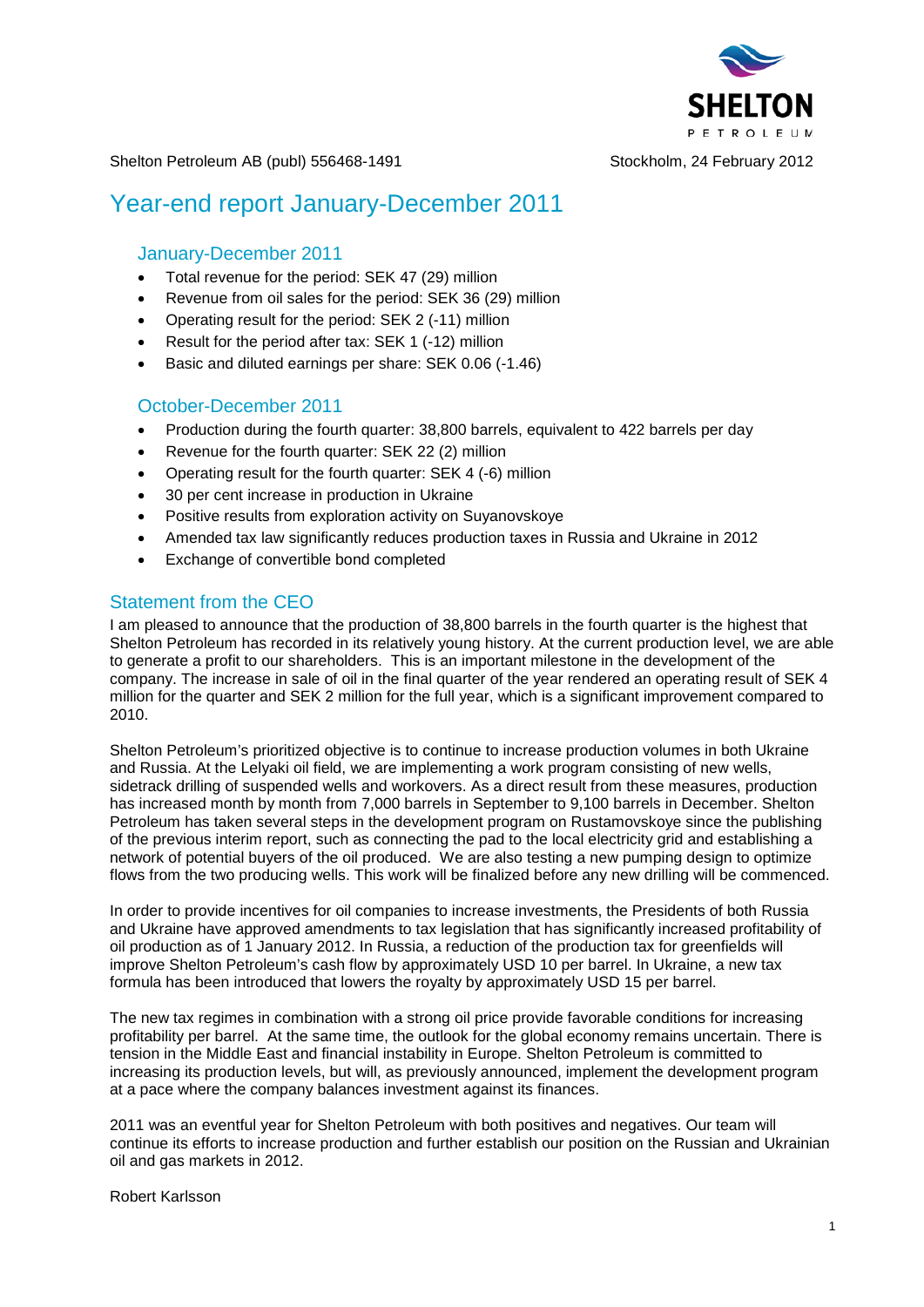

# January - December 2011

Revenue from oil sales for 2011 amounted to SEK 36 (29) million, which is an increase of 24 per cent. During 2011, Shelton Petroleum sold 93,800 (78,300) barrels of oil. Fourth quarter sales amounted to 45 per cent of the revenue from oil sales for the full year 2011. Shelton Petroleum benefited from the increase in the world market oil price in 2011.

Production for 2011 amounted to 77,300 barrels, which is on par with the production last year. The fourth quarter production of 38,800 barrels accounted for 50 per cent of the production for the full year and included oil extraction from both Rustamovskoye and Lelyaki. The previous shut-in of the Lelyaki oil field affected volumes for eight months in 2011 and three months in 2010. During 2011, the two wells at Rustamovskoye came on ordinary production after the initial test phase.



Average daily production for 2012 increased from 52 barrels in the first quarter to 441 barrels in the fourth quarter.

Operating result for 2011 amounted to SEK 2 (-11) million, which is a significant improvement compared to last year. The operating result during the fourth quarter was SEK 4 (-6) million.

During the third quarter, Shelton Petroleum received cash funds of SEK 51 million from the liquidation of Tomsk Refining AB and reported other revenue and a gain from the investment of SEK 11 million. Total revenue for 2011 amounted to SEK 47 (29) million.

An adjustment to fair value of the investment in Baltic Oil Terminals and translation differences related to intra-group loans in foreign currency is included in other comprehensive income, see section Financial development.

Cash flow for the period was SEK 23 (-9) million. Shelton Petroleum invested SEK 20 (27) million in the existing oil and gas properties during the period.

Cash and cash equivalents at the end of the period amounted to SEK 46 (22) million.

In July Shelton registered a reverse split of 50:1 whereby the number of shares were reduced to 10 640 588.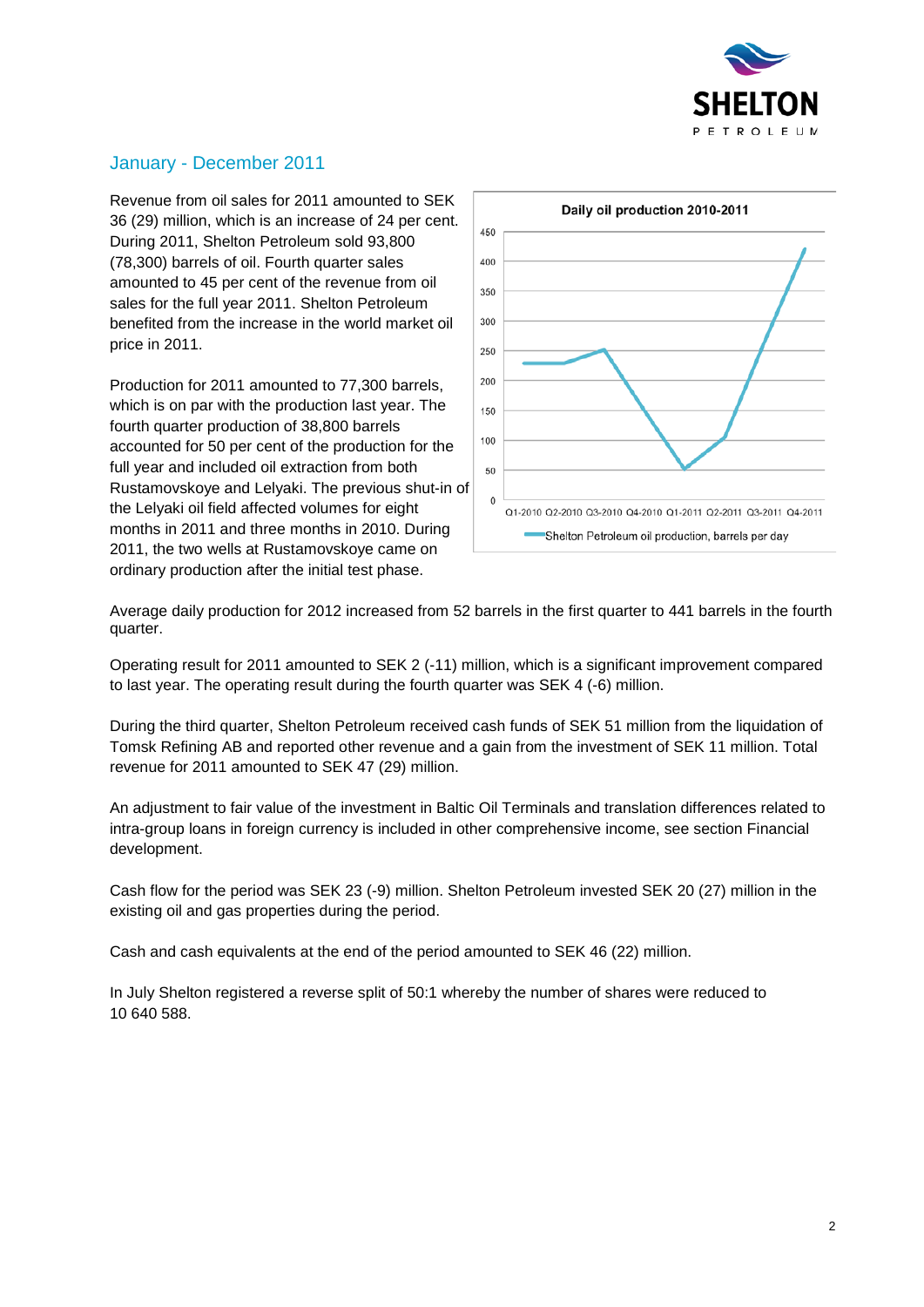

# October - December 2011

#### **Russian operations**

Shelton Petroleum's production of oil in Russia during the fourth quarter amounted to 12,900 barrels, which is lower than the third quarter production of 17,400 barrels. The decrease is due to natural depletion and a two-week workover of the wells, during which there was no production. This is the first extensive workover performed since the start of production one year earlier.

Shelton Petroleum has announced a development program for the Rustamovskoye field. Since the publishing of the previous interim report, Shelton Petroleum has taken several steps in this program, such as connecting the pad to the local electricity grid and establishing a network of potential buyers of the oil produced. The company is also testing a new pumping design to optimize flows from the two producing wells and to counteract the natural well depletion. This work will be finalized before any new drilling will be commenced. Shelton Petroleum is committed to increasing its production levels, but will, as previously announced, implement the development program at a pace where the company balances investment against its finances.

Russia is in a process of step by step lowering the tax burden within the upstream sector. The Russian Ministry of Finance has confirmed in a letter to Shelton Petroleum that the recently introduced reduction in production tax for greenfields with reserves not exceeding 35 million barrels can be applied to the total oil reserve base on the company's Rustamovskoye field. The cash flow potential of the field has increased significantly. Profitability per barrel is expected to increase by approximately USD 10 per barrel.

During the fourth quarter, Shelton Petroleum has also taken further steps in its exploration program. The company has completed a helium survey covering approximately 100 square kilometers on Suyanovskoye. Measurements of abnormally high concentrations of helium have been obtained, which indicates an active petroleum system in underlying formations. Although raising production levels is the prioritized objective for the company, Shelton Petroleum will continue to perform cost-effective exploration measures to increase its reserve base.

#### **Ukrainian operations**

Production on the Lelyaki oil field in the fourth quarter amounted to 25,900 barrels, which is higher than the third quarter production of 7,000 barrels, all lifted in September. During the fourth quarter, monthly production has increased by 30 per cent. Monthly production from September to December was 7,000, 8,100, 8,600 and 9,100 barrels. Oil in inventory at the end of the fourth quarter amounted to approximately 1,800 barrels.

The increase in production is a direct result of the continued field development performed by Shelton Petroleum (Zhoda 2001 Corporation) and its partner Ukrnafta, Ukraine's largest oil and gas company. The objective is to step by step enhance productivity and increase production volumes. This will be achieved by a series of workovers, drilling of new wells and sidetrack drilling. In the fourth quarter, the operator Kashtan Petroleum put well 304A into production and spudded the new well 309 in addition to performing workover operations on several wells.

#### **Financial development**

Revenue from oil sales for the fourth quarter 2011 amounted to SEK 22 million compared to SEK 2 million during the same period 2010. Revenue for the fourth quarter 2011 stems from the sale of oil at Rustamovskoye and Lelyaki, whereas revenue for the same period in 2010 was generated during one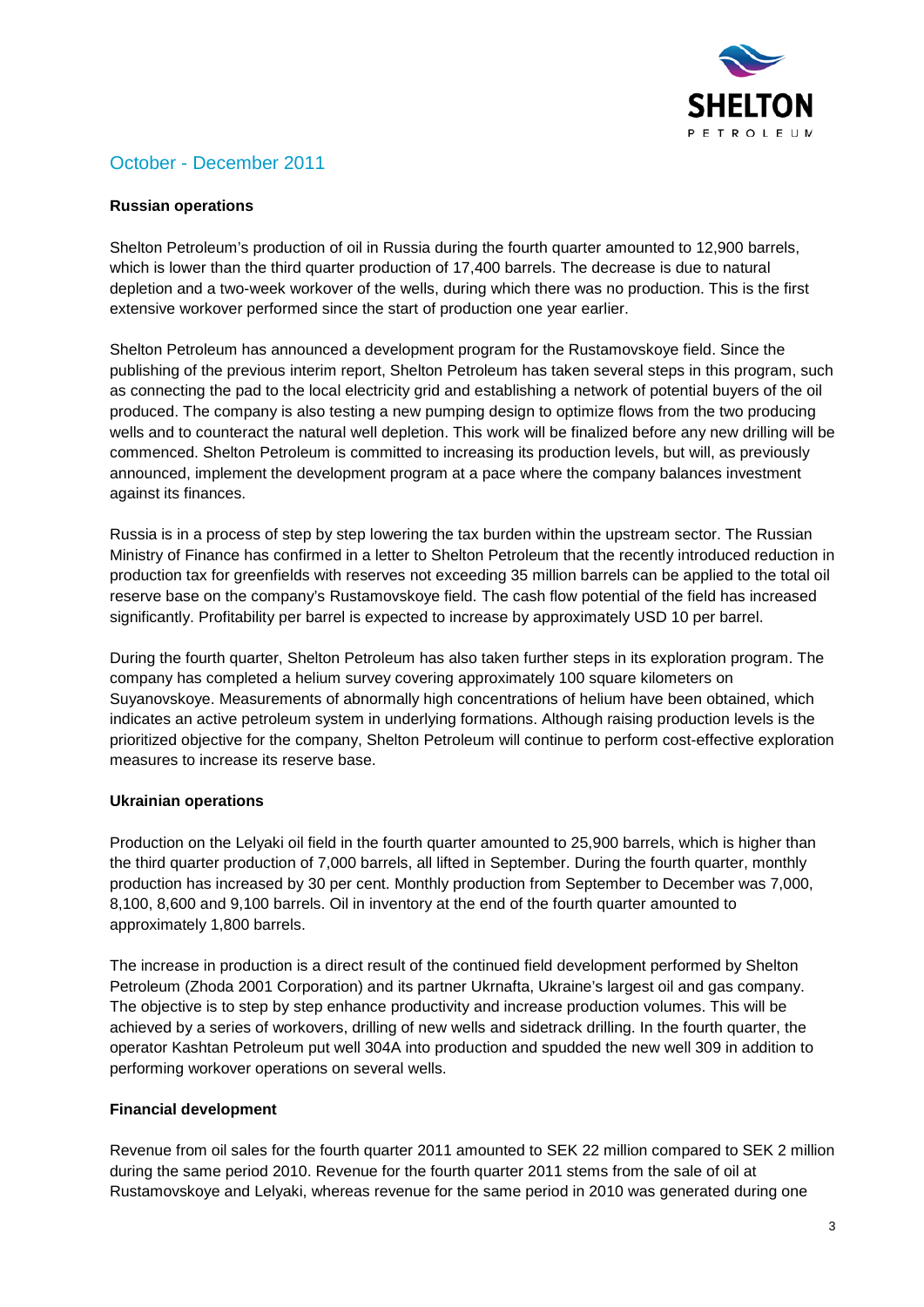

month at the Lelyaki field. During the quarter, 29,500 barrels were sold in Ukraine and 12,600 barrels were sold in Russia.

Operating expenses in the fourth quarter amount to SEK 19 (9) million and consist primarily of production costs, personnel costs and other external expenses. The result for the fourth quarter amounted to SEK 4 (-6) million.

The group had SEK 46 million in cash and cash equivalents at the end of the period compared to SEK 22 million at 31 December 2010. Cash flow for the fourth quarter was SEK -10 (-15) million, primarily related to operating and investing activities. Investments in exploration and development activity in Russia and Ukraine amounted to a total of SEK 8 (7) million in the quarter.

Financial fixed assets amounted to SEK 35 million at the end of the period compared to SEK 92 million at 31 December 2010. The decrease since last year end is due to the ongoing voluntary solvent liquidation of Tomsk Refining and a valuation of Baltic Oil Terminals (BOT) to fair value. The adjustment to fair value resulted in an adjustment of SEK -10 million in the fourth quarter. In January and February 2012 the price of the BOT shares has recovered part of the drop in price during the fourth quarter. As of 23 February 2012 the fair value of Shelton Petroleum's investment in BOT is approximately SEK 27 million whereas the carrying value per 31 December was SEK 24 million. The adjustment to fair value of SEK -10 million and exchange rate differences of SEK 4 million on the intra-group loans in foreign currency between Shelton Petroleum AB and the Bashkirian operations are recorded as other comprehensive income of SEK -6 (0) million. Neither of these items affects cash flow.

Shareholders' equity per share at 31 December 2011 was SEK 23.82 (25.23) and the equity to assets ratio was 78 (80) per cent.

In November Shelton offered the holders of the convertible bond KV 2009/2011 to exchange it for a new convertible bond KV 2012/2013. Holders of approximately 74 per cent, or SEK 22 million, accepted the offer. In addition, new subscriptions for KV 2012/2013 amounted to SEK 1 million. KV 2012/2013 runs between 1 January 2012 and 31 December 2013 and carries an interest of 10%. The conversion rate is SEK 16. The new convertible bond is secured by Shelton pledging its shares in the wholly owned subsidiary Zhoda 2001 Corporation, which holds the group's 45 per cent interest in the Lelyaki oil field.

In the beginning of January 2012 Shelton repaid SEK 8 million to the holders of KV 2009/2011 that did not exchange for the new convertible bond. This part of the convertible loan is recognized as a current liability in the balance sheet.

### Major events occurring after the reporting period

Shelton Petroleum commenced production from well #309 at Lelyaki oil field.

Shelton Petroleum appointed Remium as market maker for the trade in its share conducted on the NGM Equity stock exchange.

The Russian Ministry of Finance has confirmed in a letter to Shelton Petroleum that the recently introduced reduction in production tax for greenfields with reserves not exceeding 35 million barrels can be applied to the total oil reserve base on the company's Rustamovskoye field.

The President of Ukraine has approved a tax amendment reducing royalty on oil production from 1 January 2012. The decrease raises profitability by approximately USD 15 dollars per barrel. The Ukrainian tax environment is unstable and future amendments increasing taxes cannot be ruled out.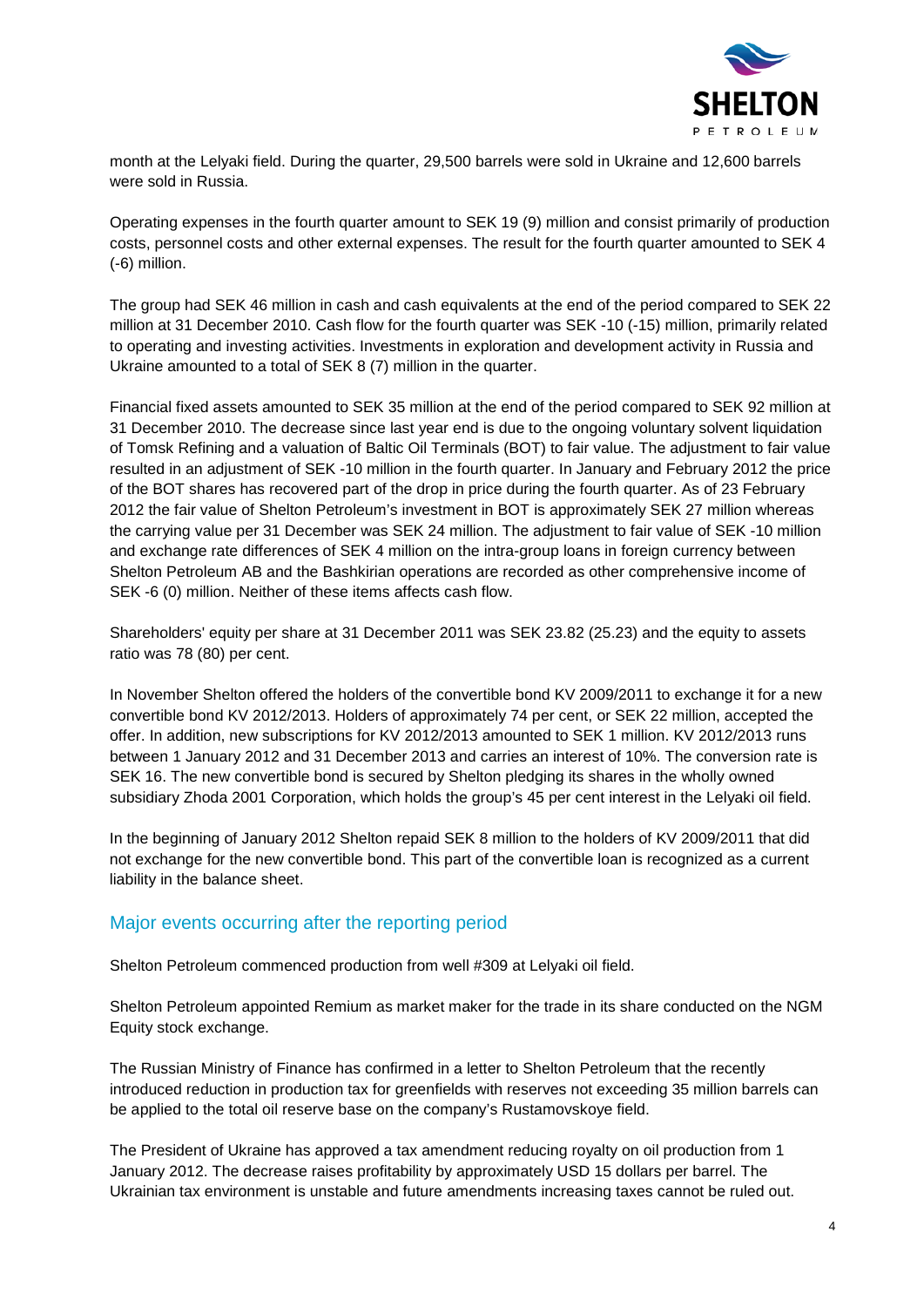

# The parent company

The parent company's total assets as at the period end amounted to SEK 311 (324) million. Cash and cash equivalents amounted to SEK 33 (4) million. The result after tax for the fourth quarter was SEK -13 (-3) million, mostly due to the adjustment of the investment in BOT to fair value.

# Annual General Meeting and dividend

The annual general meeting will be held on 22 May 2012 in Stockholm. The Board proposes that no dividend is paid for the financial year 2011.

### Risk factors and uncertainties

A detailed account of the risks facing the company can be found in the 2010 annual report. During the period, there has been no major change in material risk factors or uncertainties for the group or the parent company. Risks include exploration risk, oil price risk, exchange rate risk, liquidity risk, credit risk, interest rate risk and political risk, among others.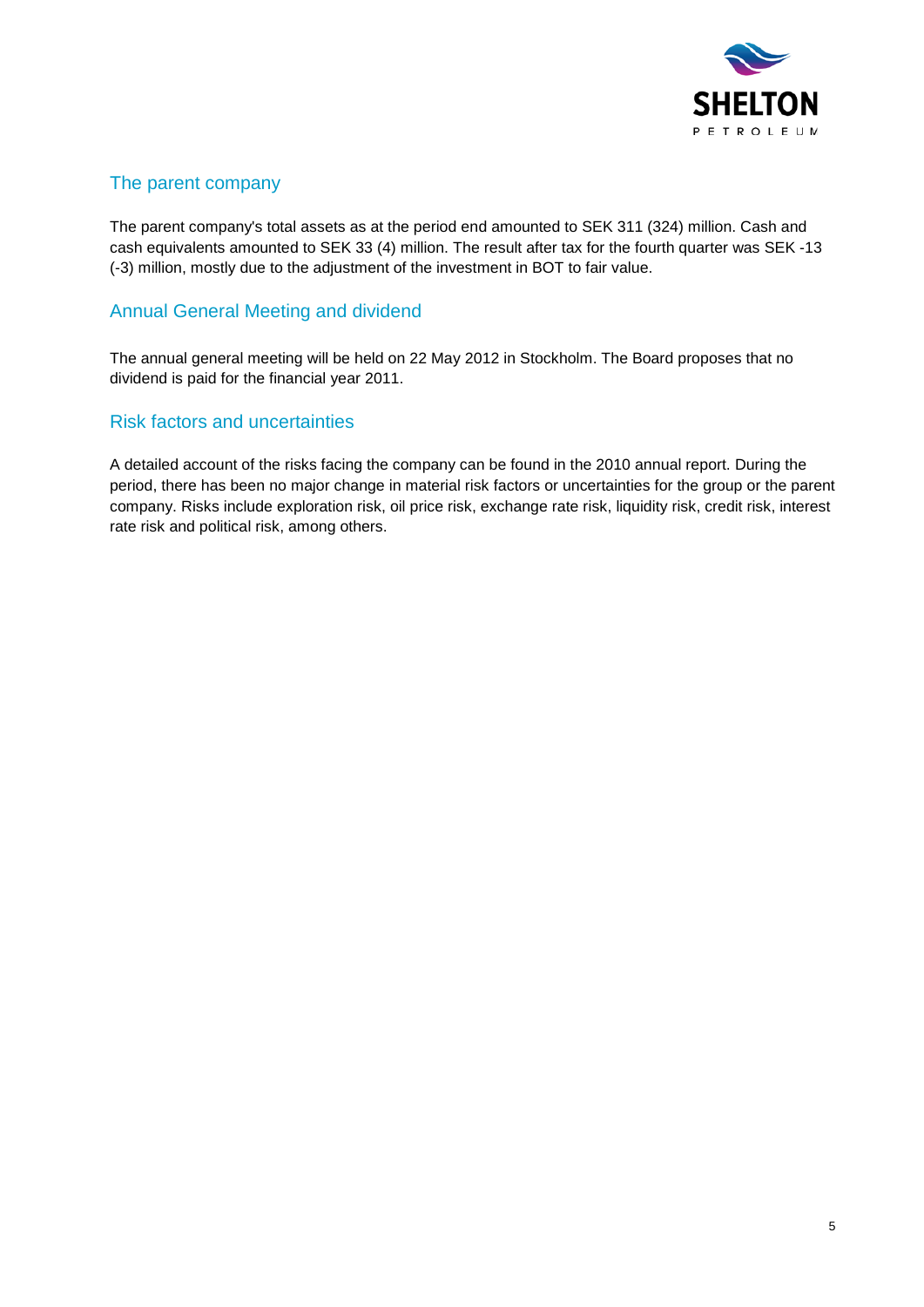

# Upcoming financial reporting

Annual Report 2011 **Annual Report 2011** Interim Report January – March 2012 22 May 2012 Interim Report April – June 2012 23 August 2012 Interim Report July – September 2012 22 November 2012

Annual General Meeting 2012 22 May 2012

### Publication under Swedish law

Shelton Petroleum is publishing this information in accordance with the Swedish Financial Markets Act (Sw. Lag om värdepappersmarknaden) and/or the Swedish Financial Trading Act (Sw. Lag om handel med finansiella instrument). This information was released for publication on 24 February 2012 at 08:30 CET.

This report has not been reviewed by the company's auditors.

For more information, please contact:

Robert Karlsson, CEO, +46-709 565 141, robert.karlsson@sheltonpetroleum.com

Shelton Petroleum AB Swedish corporate identity number: 556468-1491 Hovslagargatan 5B SE-111 48 Stockholm Tel: +46 8 407 18 50 [www.sheltonpetroleum.com](http://www.sheltonpetroleum.com/)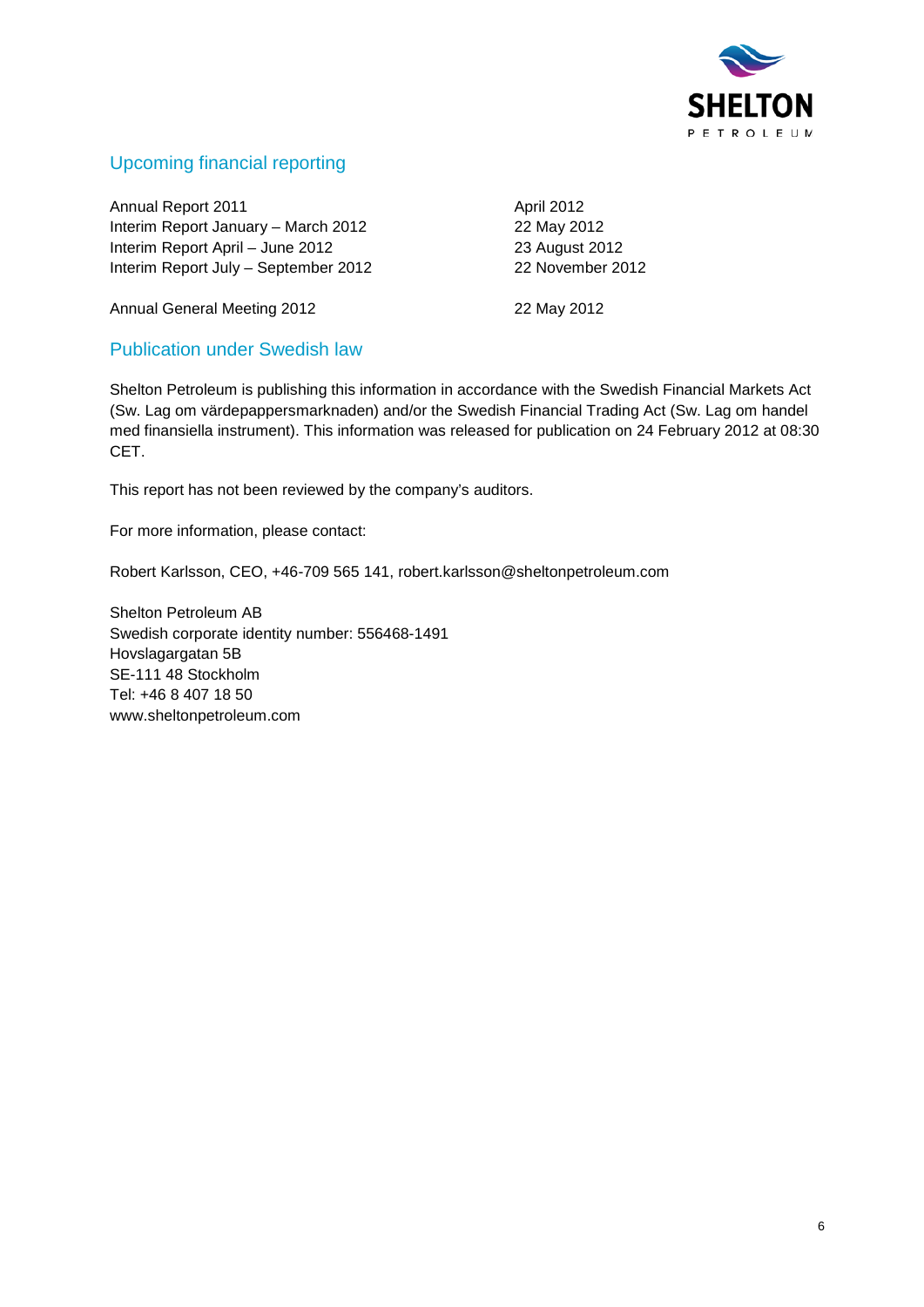

# About Shelton Petroleum

Shelton Petroleum is a Swedish company focused on exploring and developing concessions in Russia and the resource-rich basins of Ukraine. The company holds three licenses in the Volga-Urals area and has commenced production on the Rustamovskoye field after a successful exploration program. In Ukraine, Shelton Petroleum's wholly owned subsidiary has a joint venture with Ukrnafta and Chornomornaftogaz, two leading Ukrainian oil and gas companies. Shelton Petroleum is pursuing an integrated business model and holds an equity stake in Baltic Oil Terminals PLC. The Shelton Petroleum share is traded on the NGM stock exchange under the under the symbol SHEL B.

### Shelton Petroleum's exploration and production portfolio

|                           |           | <b>Primary</b> | <b>Reserves</b> |           |    | <b>Resource Working</b>    |      |          |
|---------------------------|-----------|----------------|-----------------|-----------|----|----------------------------|------|----------|
| <b>Production onshore</b> | Geography | product        | 1P              | <b>2P</b> | 3P | potential interest Partner |      |          |
| Rustamovskove             | Russia    | Oil            |                 |           | 6  | 43                         | 100% |          |
| Lelyaki                   | Ukraine   | Oil            |                 |           | 8  | $\overline{\phantom{a}}$   | 45%  | Ukrnafta |

| <b>Exploration onshore</b> |        |                          |                          |                          |                          |      |  |
|----------------------------|--------|--------------------------|--------------------------|--------------------------|--------------------------|------|--|
| Aysky*                     | Russia | $\overline{\phantom{0}}$ | $\overline{\phantom{0}}$ | $\overline{\phantom{0}}$ | $\overline{\phantom{a}}$ | 100% |  |
| Suyanovskoye               | Russia |                          | $\overline{\phantom{0}}$ | $\overline{\phantom{0}}$ | $\overline{\phantom{0}}$ | 100% |  |

\* Aysky and Suyanovskoye were added to the portfolio in autumn 2009 and have not yet been subject to an independent audit.<br>The independent seismic service company Udmurtgeofizika estimates Russian C1+C2 reserves and C3 res

recoverable barrels of oil respectively, based on Shelton Petroleum's seismic program and wells drilled during the Soviet era.

| <b>Exploration offshore</b> |                   |           |                          |                |                          |     |     |            |
|-----------------------------|-------------------|-----------|--------------------------|----------------|--------------------------|-----|-----|------------|
| Arkhangelskove              | Ukraine Black Sea | Gas & NGL | $\overline{\phantom{0}}$ | $\blacksquare$ | $\blacksquare$           | 130 | 50% | <b>CNG</b> |
| Biryucha                    | Ukraine Azov Sea  | Gas       | $\overline{\phantom{0}}$ | $\blacksquare$ | $\overline{\phantom{0}}$ | 166 | 50% | <b>CNG</b> |
| North Kerchenskoye          | Ukraine Azov Sea  | Gas       | $\overline{\phantom{0}}$ | $\sim$         | $\overline{\phantom{0}}$ |     | 50% | <b>CNG</b> |

All reserves and resources in the tables are in million barrels of oil equivalent net to Shelton Petroleum. Reserves are based upon assessment carried out in year 2009 by Trimble Engineering Associates and AGR TRACS International Consultancy Ltd.

### Note on the reserves and resources calculation

Reserves are based upon assessment carried out by Trimble Engineering Associates and AGR TRACS International Consultancy Ltd. The calculations have been derived in accordance with the Canadian Oil and Gas Evaluation Handbook and have been compiled in cooperation with the Society of Petroleum Evaluation Engineers [\(www.spee.org\)](http://www.spee.org/) and the Canadian Institute of Mining, Metallurgy & Petroleum (Petroleum Society). Resources have been estimated by AGR TRACS. Resources have a lower probability of extraction than reserves. All estimates are based upon information as of 30 September 2009. Reserves and resources refer to the amounts of oil and gas attributable to Shelton Petroleum's share in the fields where the company conducts joint operations via joint ventures and joint investment agreements. Amounts are reported in millions of barrels of oil equivalent. Aysky and Suyanovskoye are two exploration licenses that lie immediately next to Rustamovskoye. Drilling during the Soviet era has confirmed the presence of oil in these fields, and the company has begun an exploration program on these blocks. These licenses were acquired during the fall of 2009 and were not included in the reserve studies.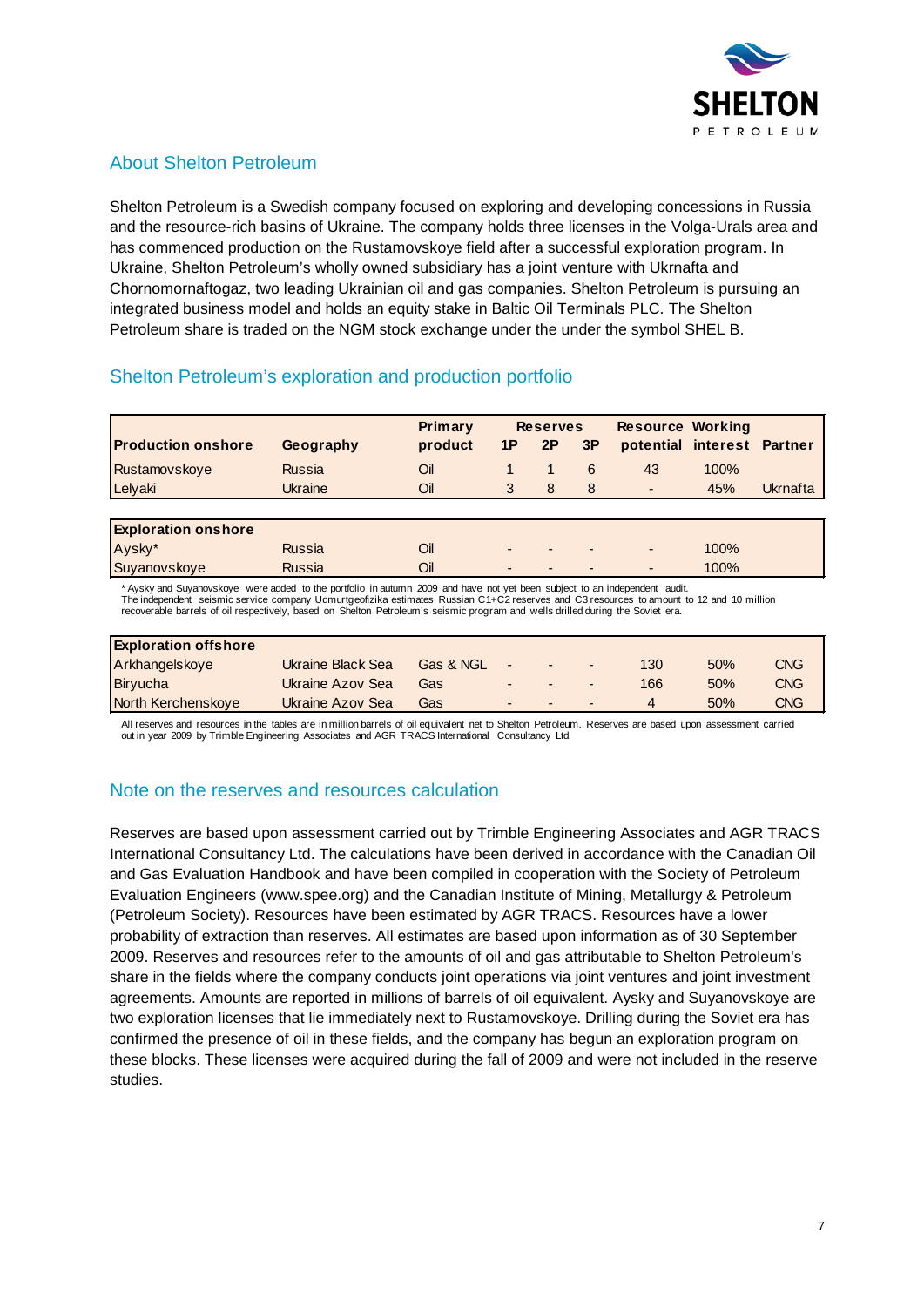

#### **CONDENSED CONSOLIDATED STATEMENT OF COMPREHENSIVE INCOME**

| <b>SEK thousand</b>                                                   | Oct-Dec<br>2011  | Oct-Dec<br>2010 | Jan-Dec<br>2011    | Jan-Dec<br>2010    |
|-----------------------------------------------------------------------|------------------|-----------------|--------------------|--------------------|
|                                                                       |                  |                 |                    |                    |
| Net revenue<br>Other revenue                                          | 21 961<br>27     | 2 3 8 4<br>68   | 35 714<br>11 469   | 29 110<br>181      |
|                                                                       |                  |                 |                    |                    |
| <b>Total revenue</b><br>Work performed by the company for its own use | 21 988           | 2452            | 47 183             | 29 291             |
| and capitalized                                                       | 866              | 597             | 3 3 3 1            | 2 2 3 3            |
|                                                                       |                  |                 |                    |                    |
| Raw material and consumables                                          | $-13904$         | $-2577$         | $-24177$           | $-17639$           |
| Personnel costs                                                       | $-2510$          | $-1278$         | $-10454$           | $-7663$            |
| Other external expenses<br>Depreciation                               | -2 391<br>$-428$ | -4 300<br>-948  | $-12571$<br>$-920$ | -15 765<br>$-1898$ |
| <b>Operating expenses</b>                                             | $-19233$         | $-9103$         | $-48$ 122          | $-42965$           |
| <b>Operating result</b>                                               | 3 6 20           | -6 054          | 2 3 9 2            | -11 441            |
| Financial income                                                      | 434              | 34              | 935                | 1912               |
| Financial expenses                                                    | $-481$           | 297             | $-1786$            | $-1470$            |
| <b>Total financial items</b>                                          | -47              | 331             | $-851$             | 441                |
| <b>Result before tax</b>                                              | 3573             | $-5723$         | 1 5 4 1            | $-11000$           |
| Income tax                                                            | 542              | $-148$          | $-907$             | $-1417$            |
| <b>Result for the period</b>                                          | 4 1 1 6          | $-5871$         | 634                | $-12417$           |
| Other comprehensive income                                            |                  |                 |                    |                    |
| Financial assets through P/L                                          | $-9934$          | 0               | $-15039$           | $-1297$            |
| Exchange differences                                                  | 3 5 5 6          | 136             | $-1.387$           | $-10834$           |
| Total other comprehensive income                                      | $-6378$          | 136             | $-16$ 426          | -12 131            |
| Total comprehensive income for the period                             | $-2262$          | $-5735$         | $-15792$           | $-24548$           |
| Earnings per share for the period before/after<br>dilution            | 0,39             | $-0.58$         | 0,06               | $-1,46$            |
| Average number of shares *                                            | 10 640 588       | 10 046 937      | 10 640 428         | 8 498 582          |

*\* The average number of shares have been adjusted for all periods to reflect the reverse split 50:1 that was registered in July 2011.*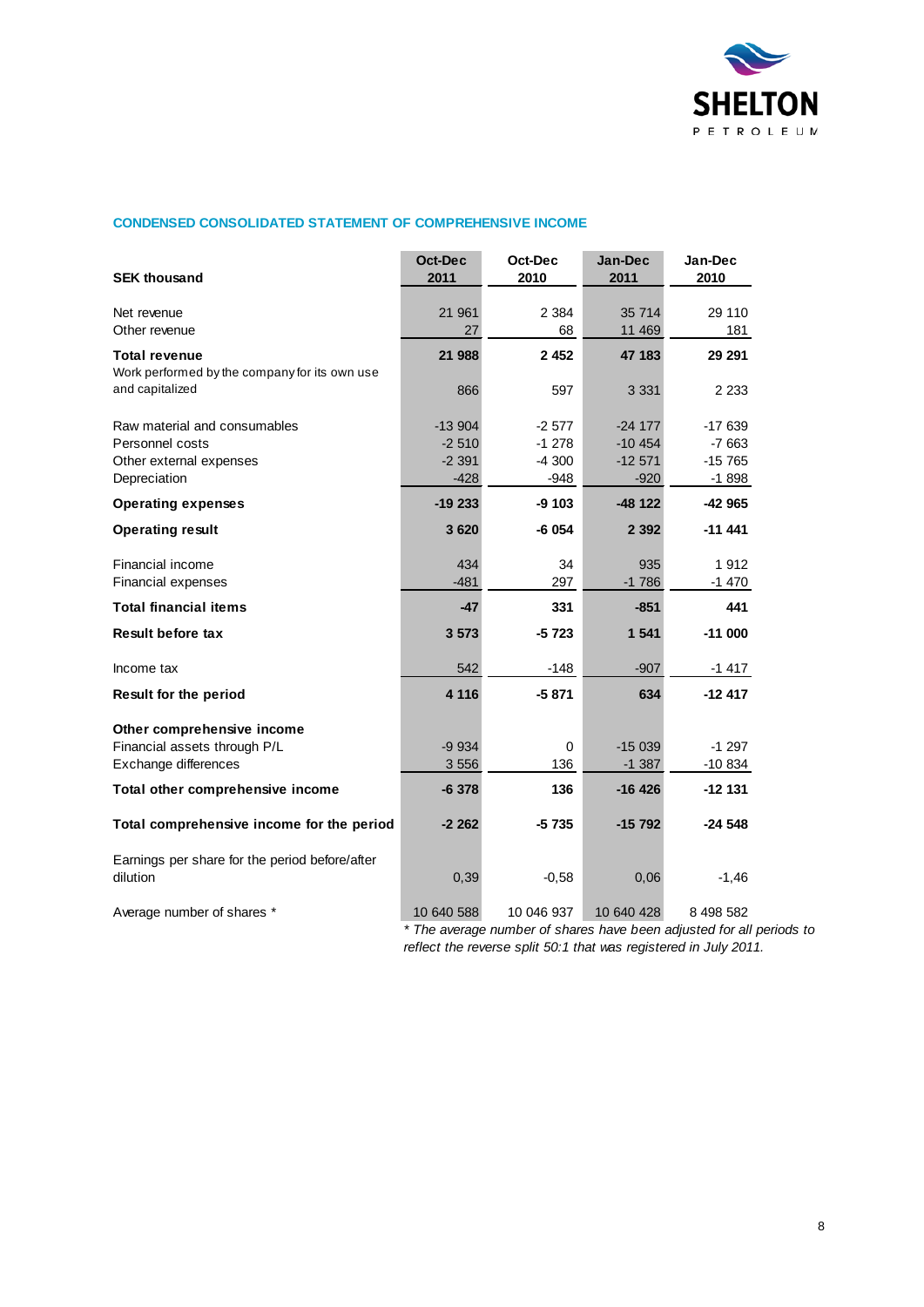

### **CONDENSED CONSOLIDATED STATEMENT OF FINANCIAL POSITION**

|                                      | <b>Dec 31</b> | <b>Dec 31</b> |
|--------------------------------------|---------------|---------------|
| <b>SEK thousand</b>                  | 2011          | 2010          |
| <b>ASSETS</b>                        |               |               |
| <b>Non-current assets</b>            |               |               |
| Goodwill                             | 6807          | 6 807         |
| Intangible assets                    | 70 137        | 57 957        |
| Tangible fixed assets                | 155 975       | 147 942       |
| <b>Financial assets</b>              | 35 147        | 91 509        |
| <b>Total non-current assets</b>      | 268 067       | 304 214       |
| <b>Current assets</b>                |               |               |
| Inventory                            | 321           | 2648          |
| Other short-term receivables         | 9880          | 4586          |
| Cash and cash equivalents            | 45 986        | 22 171        |
| <b>Total current assets</b>          | 56 187        | 29 4 05       |
| <b>Total ASSETS</b>                  | 324 254       | 333 619       |
| <b>EQUITY AND LIABILITIES</b>        |               |               |
| <b>Equity</b>                        | 253 453       | 268 438       |
| <b>Non-current liabilities</b>       |               |               |
| Convertible Ioan                     | 21 517        | 26 670        |
| Deferred income tax liabilities      | 28 4 29       | 27 827        |
| Other provisions                     | 344           | 2 632         |
| <b>Total non-current liabilities</b> | 50 290        | 57 129        |
|                                      |               |               |
| <b>Current liabilities</b>           |               |               |
| Convertible Ioan                     | 7800          | 0             |
| Accounts payable                     | 5 2 7 2       | 3 2 3 6       |
| Other current liabilities            | 7439          | 4816          |
| <b>Total current liabilities</b>     | 20 511        | 8 0 5 2       |
| <b>Total EQUITY AND LIABILITIES</b>  | 324 254       | 333 619       |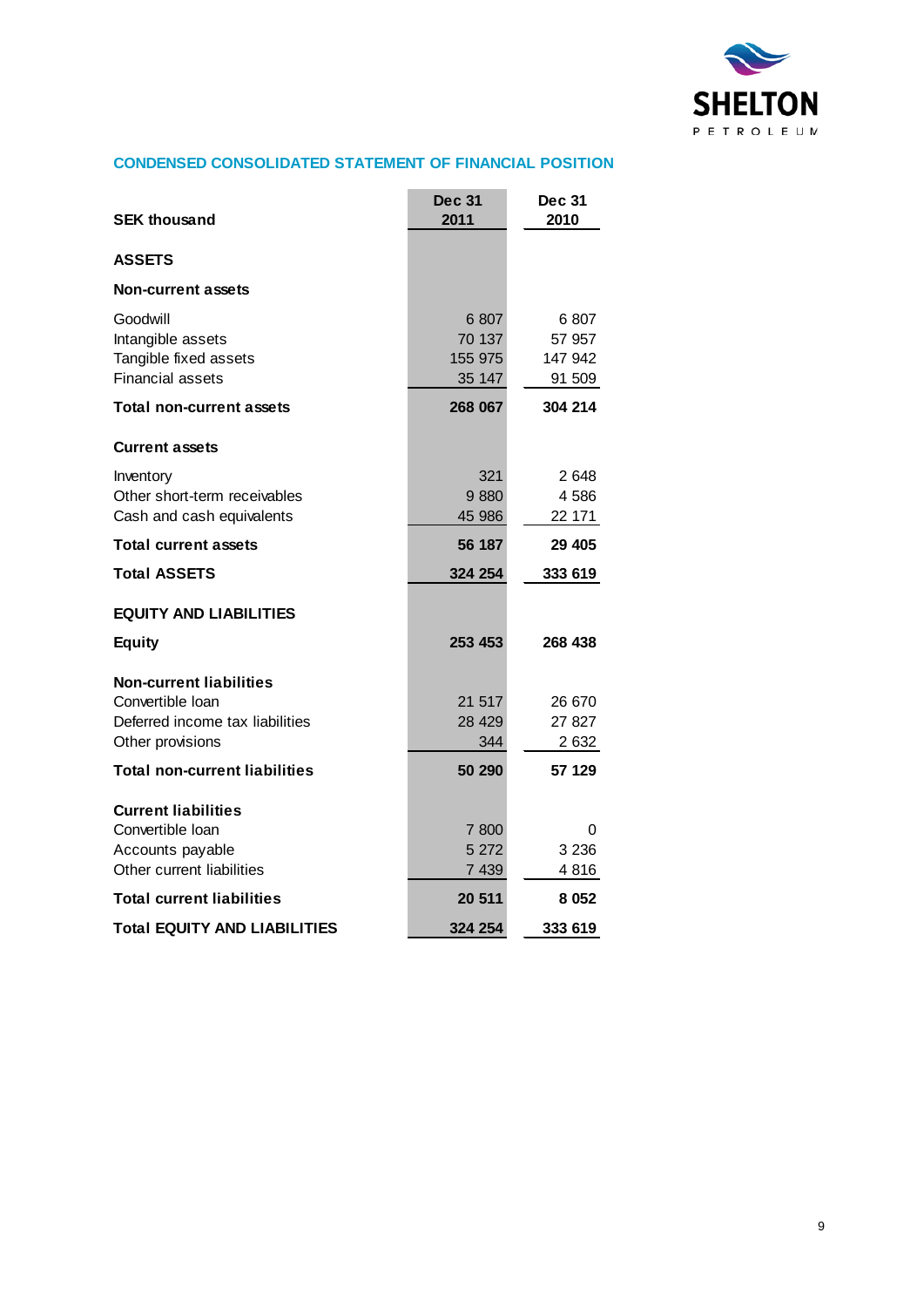

### **CONDENSED CONSOLIDATED STATEMENT OF CASH FLOW**

| <b>SEK thousand</b>                                  | Oct-Dec<br>2011 | Oct-Dec<br>2010 | Jan-Dec<br>2011 | Jan-Dec<br>2010 |
|------------------------------------------------------|-----------------|-----------------|-----------------|-----------------|
| Cash flow from operating activities                  | $-84$           | $-6440$         | $-4853$         | $-21697$        |
| Cash flow from investing activities                  | $-10.348$       | $-9.949$        | 31 728          | $-27378$        |
| Cash flow from financing activities                  | 26              | 1 7 3 6         | $-3409$         | 40 480          |
| Cash flow for the period                             | $-10,406$       | $-14653$        | 23 4 65         | $-8595$         |
| Cash and cash equivalents at beginning of the period | 56 056          | 37 579          | 22 171          | 32725           |
| Cash flow for the period                             | $-10,406$       | $-14653$        | 23 4 65         | $-8595$         |
| Exchange differences in cash and cash equivalents    | 336             | $-755$          | 349             | $-1959$         |
| Cash and cash equivalents at end of the period       | 45 986          | 22 171          | 45 986          | 22 171          |

### **CONDENSED CONSOLIDATED STATEMENT OF CHANGES IN EQUITY**

| <b>SEK thousand</b>                       | 2011     | 2010     |
|-------------------------------------------|----------|----------|
| <b>Opening balance January 1</b>          | 268 438  | 189811   |
| Total comprehensive income for the period | $-15792$ | $-24548$ |
| Share issue                               | 2        | 101 678  |
| Equity part of convertible loan           | 804      |          |
| Conversion to shares                      |          | 937      |
| Option premium                            |          | 560      |
| <b>Closing balance December 31</b>        | 253 452  | 268 438  |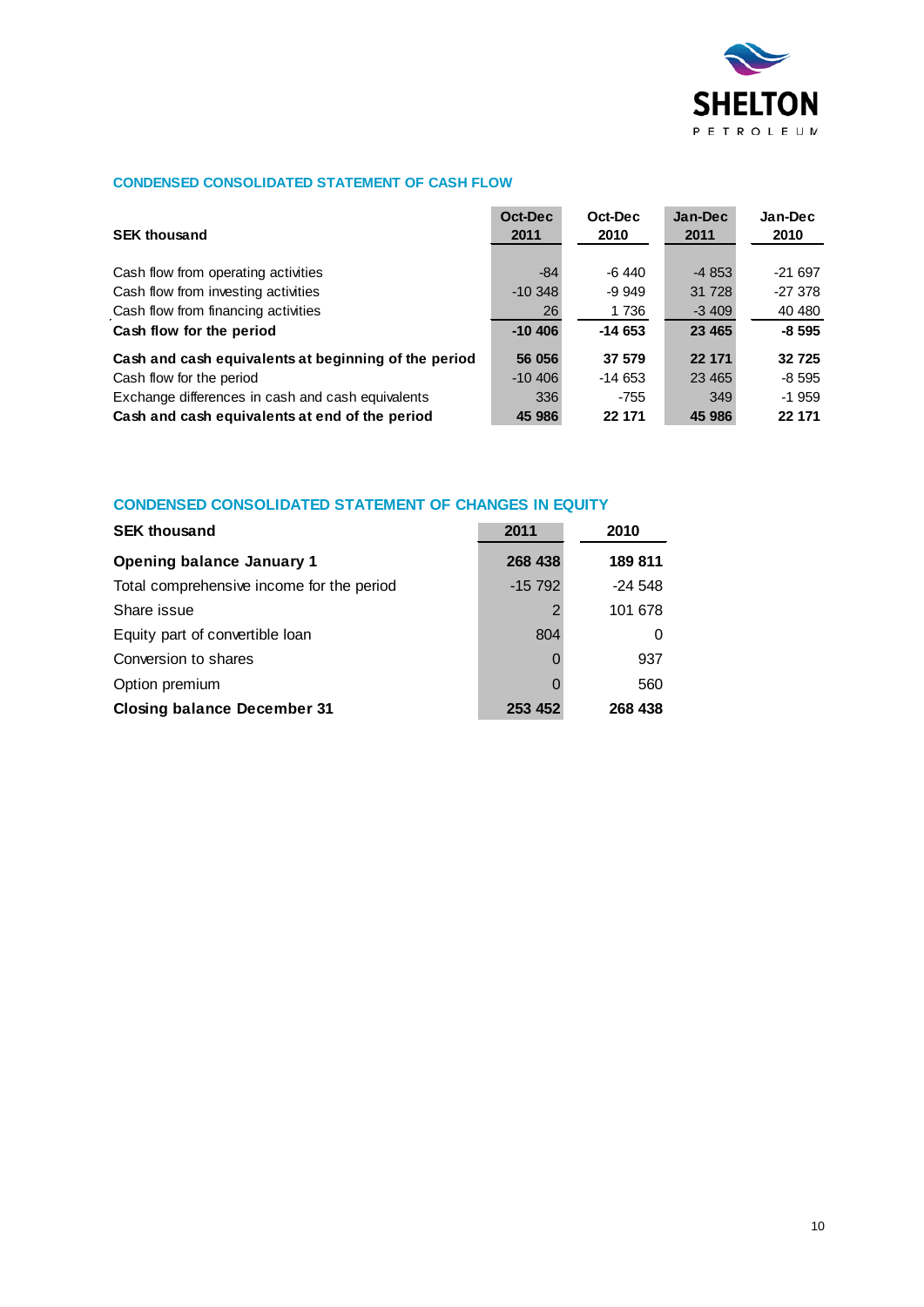

#### **CONDENSED PARENT COMPANY INCOME STATEMENT**

| <b>SEK thousand</b>                                                    | Oct-Dec<br>2011               | Oct-Dec<br>2010              | Jan-Dec<br>2011               | Jan-Dec<br>2010               |
|------------------------------------------------------------------------|-------------------------------|------------------------------|-------------------------------|-------------------------------|
| Net revenue<br>Other revenue                                           | $-42$<br>O                    | 72<br>0                      | 435<br>11 362                 | 453<br>0                      |
| <b>Total revenues</b>                                                  | $-42$                         | 72                           | 11 797                        | 453                           |
| Personnel costs<br>Other external expenses<br><b>Operating results</b> | $-1075$<br>$-1455$<br>$-2572$ | $-776$<br>$-1643$<br>$-2347$ | $-4465$<br>$-5107$<br>2 2 2 5 | $-3.369$<br>-5 571<br>$-8487$ |
| <b>Financial items</b>                                                 | $-11116$                      | $-1038$                      | $-20.814$                     | $-3.358$                      |
| Result before tax                                                      | $-13688$                      | $-3.384$                     | $-18589$                      | $-11844$                      |
| Income tax                                                             | 258                           | 758                          | 619                           | 655                           |
| Result for the period                                                  | $-13430$                      | $-2627$                      | $-17970$                      | $-11190$                      |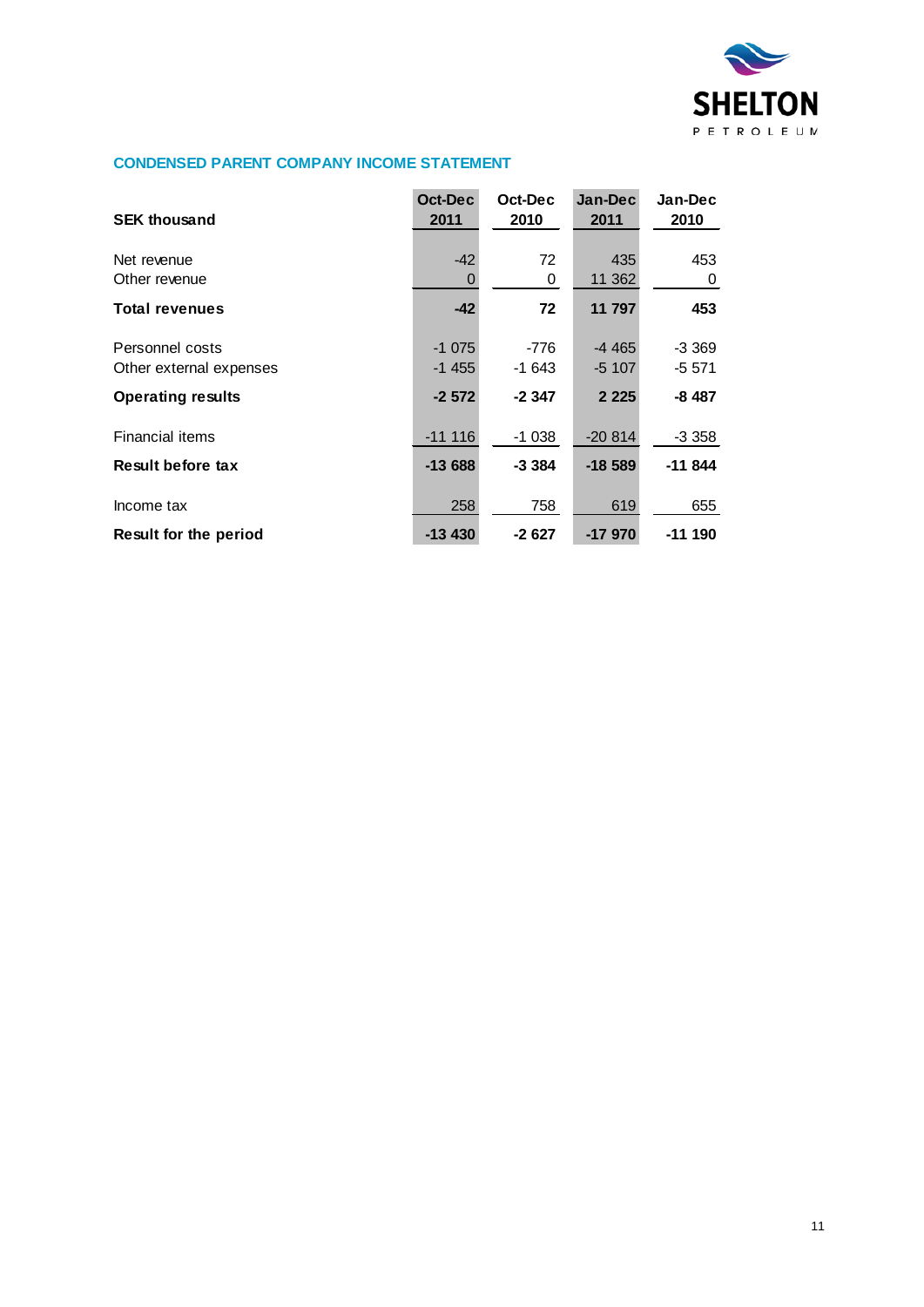

#### **CONDENSED PARENT COMPANY BALANCE SHEET**

|                                                     | <b>Dec 31</b>     | <b>Dec 31</b> |
|-----------------------------------------------------|-------------------|---------------|
| <b>SEK thousand</b>                                 | 2011              | 2010          |
| <b>ASSETS</b>                                       |                   |               |
| <b>Non-current assets</b>                           |                   |               |
| Financial non-current assets                        | 271 893           | 316 528       |
| <b>Total non-current assets</b>                     | 271 893           | 316 528       |
| <b>Current assets</b>                               |                   |               |
| Other receivables<br>Cash and cash equivalents      | 5 7 1 7<br>33 353 | 3896<br>3617  |
| <b>Total current assets</b>                         | 39 070            | 7513          |
| <b>Total ASSETS</b>                                 | 310 963           | 324 041       |
| <b>EQUITY AND LIABILITIES</b>                       |                   |               |
| <b>Equity</b>                                       | 277 217           | 294 561       |
| <b>Non-current liabilities</b>                      |                   |               |
| Convertible Ioan<br>Deferred income tax liabilities | 21 517<br>330     | 26 670<br>619 |
| <b>Total non-current liabilities</b>                | 21 847            | 27 289        |
| <b>Current liabilities</b>                          |                   |               |
| Convertible Ioan                                    | 7 800             | 0             |
| <b>Other liabilities</b>                            | 4 0 9 9           | 2 190         |
| <b>Total current liabilities</b>                    | 11 899            | 2 190         |
| <b>Total EQUITY AND LIABILITIES</b>                 | 310 963           | 324 041       |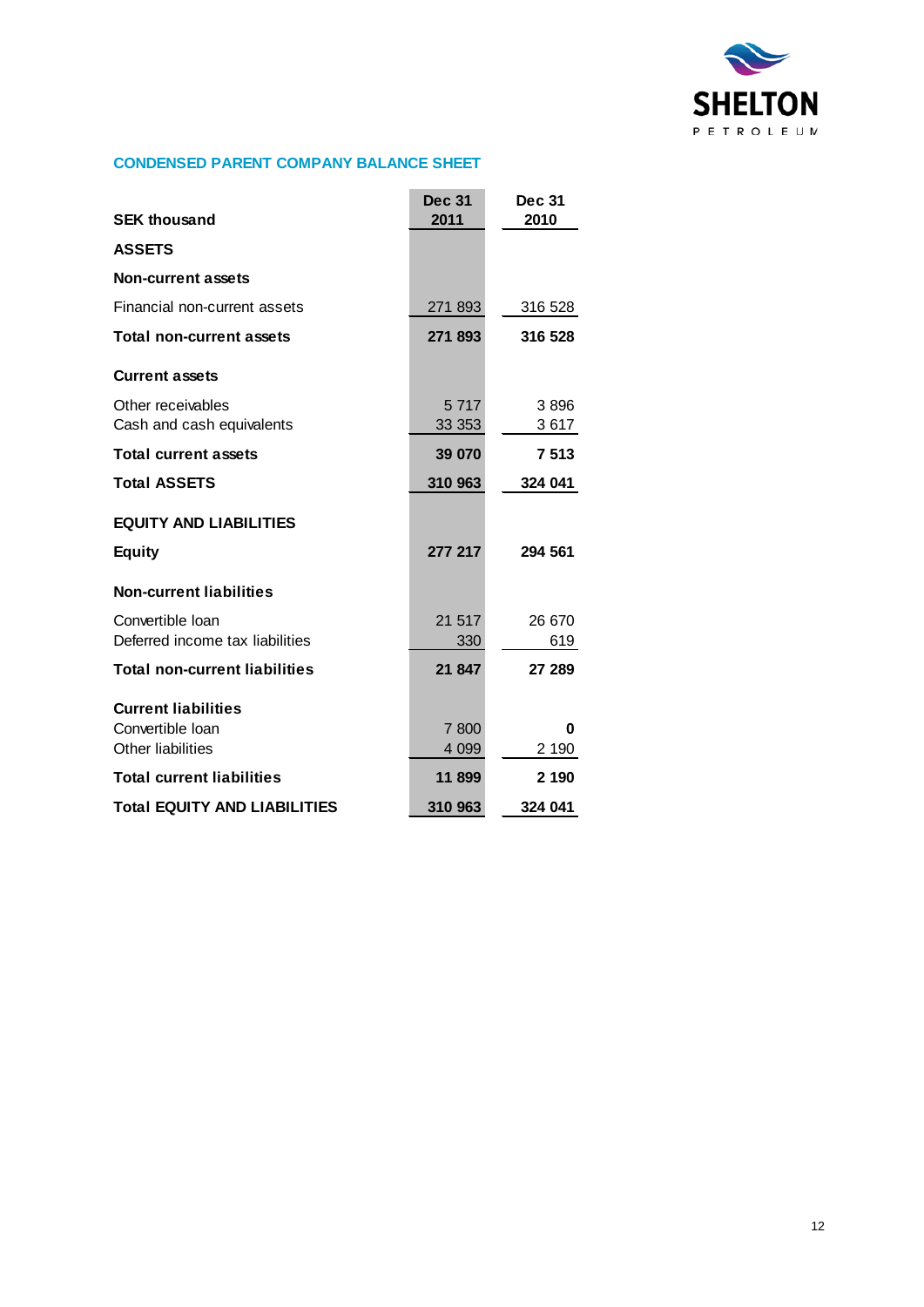

# Notes to the financial statements

#### **Note 1. Information about the company**

Shelton Petroleum AB (publ), with Swedish corporate identity number 556468-1491 and registered office in Stockholm, Sweden, is listed on the NGM stock exchange under the ticker SHEL. The company's and its subsidiaries' operations are described under "About Shelton Petroleum" herein.

#### **Note 2. Accounting principles**

The interim report for the period ended December 31, 2011 has been prepared in accordance with IAS 34 and the Swedish Annual Reports Act (Sw. *Årsredovisningslagen*). The consolidated financial statements have been prepared, consistently with the 2010 consolidated financial statements, in accordance with International Financial Reporting Standards (IFRS) as adopted by the EU and the Swedish Annual Reports Act. The parent company's financial statements have been prepared in accordance with the Swedish Annual Reports Act and the recommendations "RFR 2 on Financial Reporting for Legal Entities" issued by the Swedish Financial Reporting Board (Sw. *Rådet för finansiell rapportering*).

The same accounting principles have been applied during the period as were applied during the financial year 2010 and in the way they were described in the 2010 annual report. No new or revised standards, interpretations or amendments adopted by the EU had an effect on the group. No acquisitions were made during the accounting period.

The interim report does not contain all the information that appears in the annual report and, accordingly, the interim report should be read in conjunction with the 2010 annual report.

#### **Note 3. Other revenue**

In the third quarter 2011 the company received a first payment of SEK 51 million from the liquidation of Tomsk Refining AB. As a result of the payment the company has written down the carrying value of the investment and the company reports a gain from the investment of SEK 11 million in Other revenue in the in the consolidated statement of comprehensive income and in the parent company income statement.

#### **Note 4. Related party transactions**

Shelton Petroleum has entered into a consultancy contract with Sergey Titov, one of the initiators and shareholders of Shelton Petroleum. Remuneration under the contract is approximately SEK 30 thousand per month. The company has also entered into a consultancy agreement with a company (Co. # 1144449 Alberta Ltd.) in which Richard N. Edgar (director) is one of several partners. The agreement includes project management, business development and geological analysis. Remuneration under the contract is approx CAD 12 thousand per month, which the group regards as the going rate.

#### **Note 5. Segment reporting**

The group is organized in and managed from geographical regions. These correspond to the operating segments for which information is reported and followed up on by the management of the company. Operating segments per geographical region include all reporting local entities within each respective region. The operating segments apply the same accounting principles as the group. The operating segments' revenue, expenses and assets include items directly attributable to the segment and items that can be allocated to a specific operating segment in a reasonable and reliable way.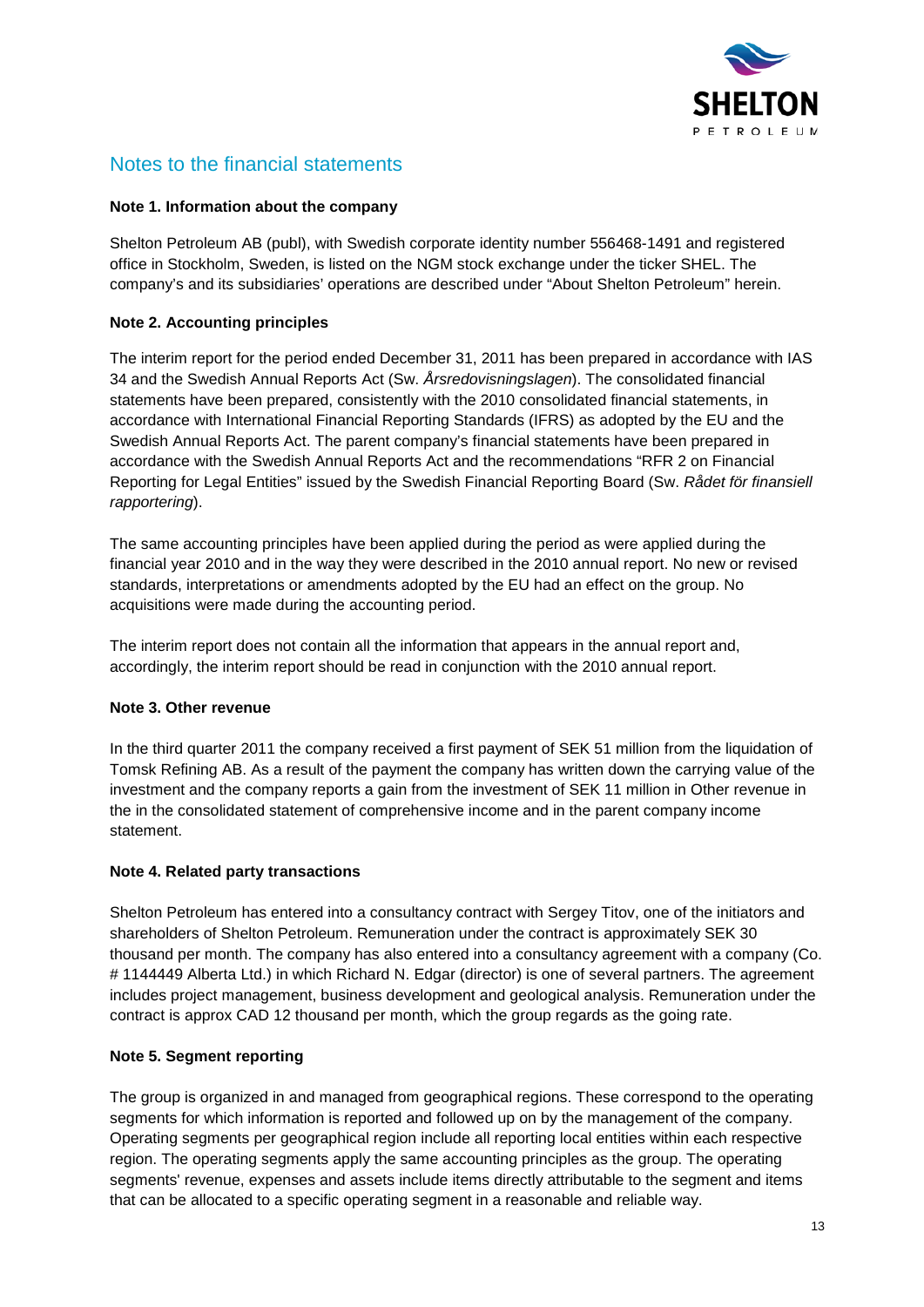

Sale of oil is accounted for as externally reported revenue for the operating segments. Internally reported revenue consists of invoiced expenses for intra-group services and work performed by the company for its own use and capitalized. The arm's length principle is applied and market price considered when transactions are made between operating segments. Group management follows up the profit or loss measure "operating result".

| January - December 2011<br>Income statement, SEK thousand | <b>Russia</b> | Ukraine  | <b>Other</b> | Group &<br>eliminations | Total     |
|-----------------------------------------------------------|---------------|----------|--------------|-------------------------|-----------|
| Revenue, external                                         | 11 302        | 24 519   | 11 361       | 0                       | 47 182    |
| Revenue, internal                                         | 3 3 3 1       | 0        | 612          | -612                    | 3 3 3 1   |
| Raw materials and consumables                             | $-8683$       | $-15494$ | 0            | 0                       | $-24$ 177 |
| Other operating expenses                                  | $-6$ 134      | $-3187$  | $-15.145$    | 522                     | $-23944$  |
| Operating profit/loss                                     | -184          | 5838     | $-3172$      | -90                     | 2 3 9 2   |

| January - December 2010        |               | Group & |              |              |          |  |  |
|--------------------------------|---------------|---------|--------------|--------------|----------|--|--|
| Income statement, SEK thousand | <b>Russia</b> | Ukraine | <b>Other</b> | eliminations | Total    |  |  |
| Revenue, external              | 0             | 29 291  | 0            | 0            | 29 29 1  |  |  |
| Revenue, internal              | 0             | 0       | 638          | -638         | 0        |  |  |
| Raw materials and consumables  | 0             | -17 639 |              | 0            | $-17639$ |  |  |
| Other operating expenses       | $-2825$       | -5 867  | $-15039$     | 638          | $-23093$ |  |  |
| Operating profit/loss          | $-2825$       | 5 7 8 5 | $-14.401$    |              | $-11441$ |  |  |

| October - December 2011<br>Income statement, SEK thousand | <b>Russia</b> | <b>Ukraine</b> | <b>Other</b> | Group &<br>eliminations | Total    |
|-----------------------------------------------------------|---------------|----------------|--------------|-------------------------|----------|
| Revenue, external                                         | 3 0 3 1       | 18 956         | 0            | 0                       | 21 987   |
| Revenue, internal                                         | 866           | 0              | 135          | -135                    | 866      |
| Raw materials and consumables                             | $-2234$       | $-11670$       | 0            | 0                       | $-13904$ |
| Other operating expenses                                  | $-1240$       | -426           | $-3407$      | $-255$                  | $-5328$  |
| Operating profit/loss                                     | 423           | 6860           | $-3272$      | -390                    | 3621     |

| October - December 2010        |               | Group & |              |              |         |
|--------------------------------|---------------|---------|--------------|--------------|---------|
| Income statement, SEK thousand | <b>Russia</b> | Ukraine | <b>Other</b> | eliminations | Total   |
| Revenue, external              | 0             | 2452    | 0            | 0            | 2452    |
| Revenue, internal              | 0             | 0       | 257          | -257         | O       |
| Raw materials and consumables  | 0             | $-2577$ | 0            | 0            | $-2577$ |
| Other operating expenses       | -550          | $-1605$ | -4 030       | 257          | $-5928$ |
| Operating profit/loss          | -550          | $-1730$ | $-3773$      | 0            | -6 053  |